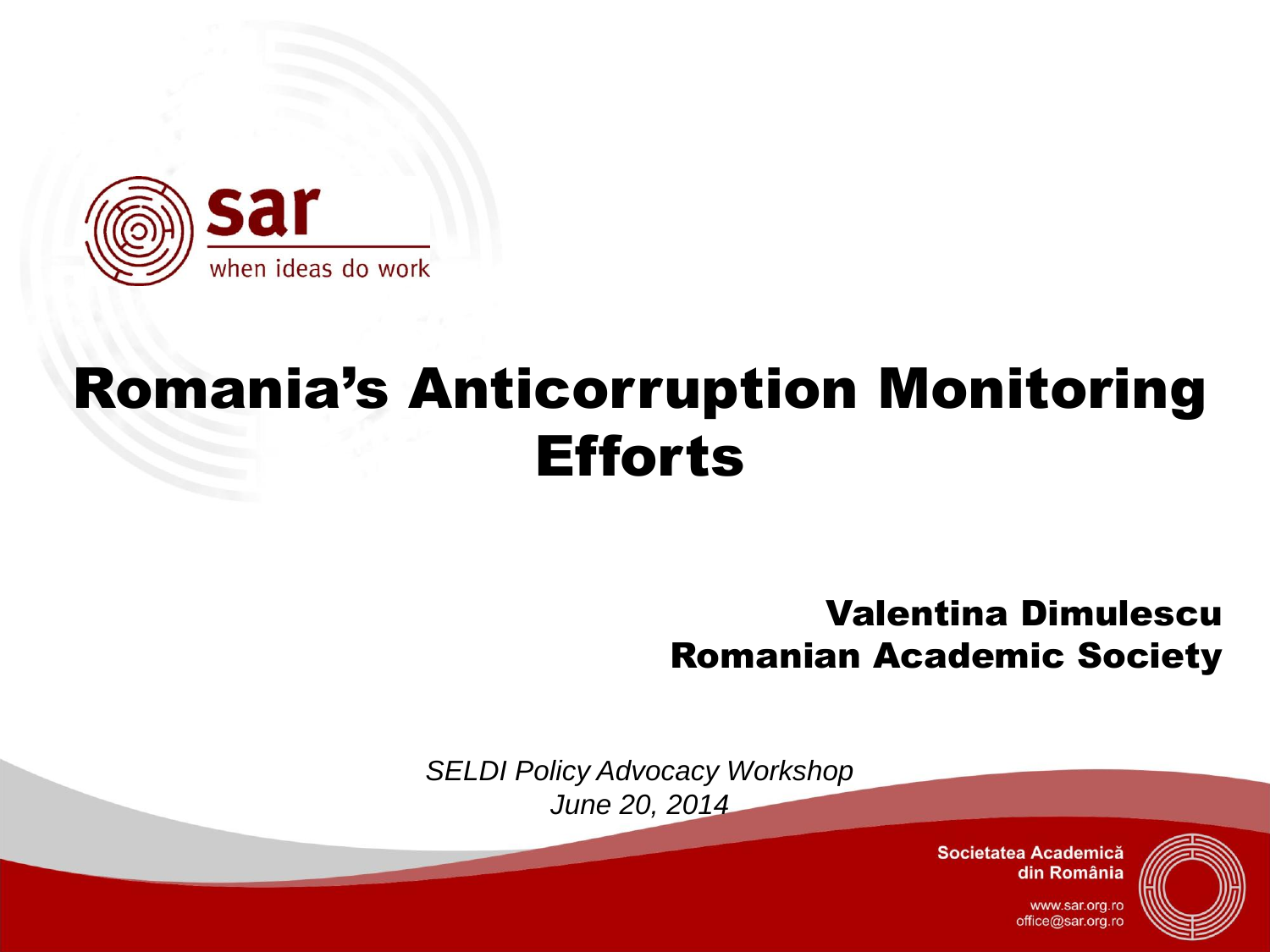I. Romania's governance and corruption

situation

II. Documenting mismanagement & corruption with EU funds

III. Romanian Coalition for a Clean Parliament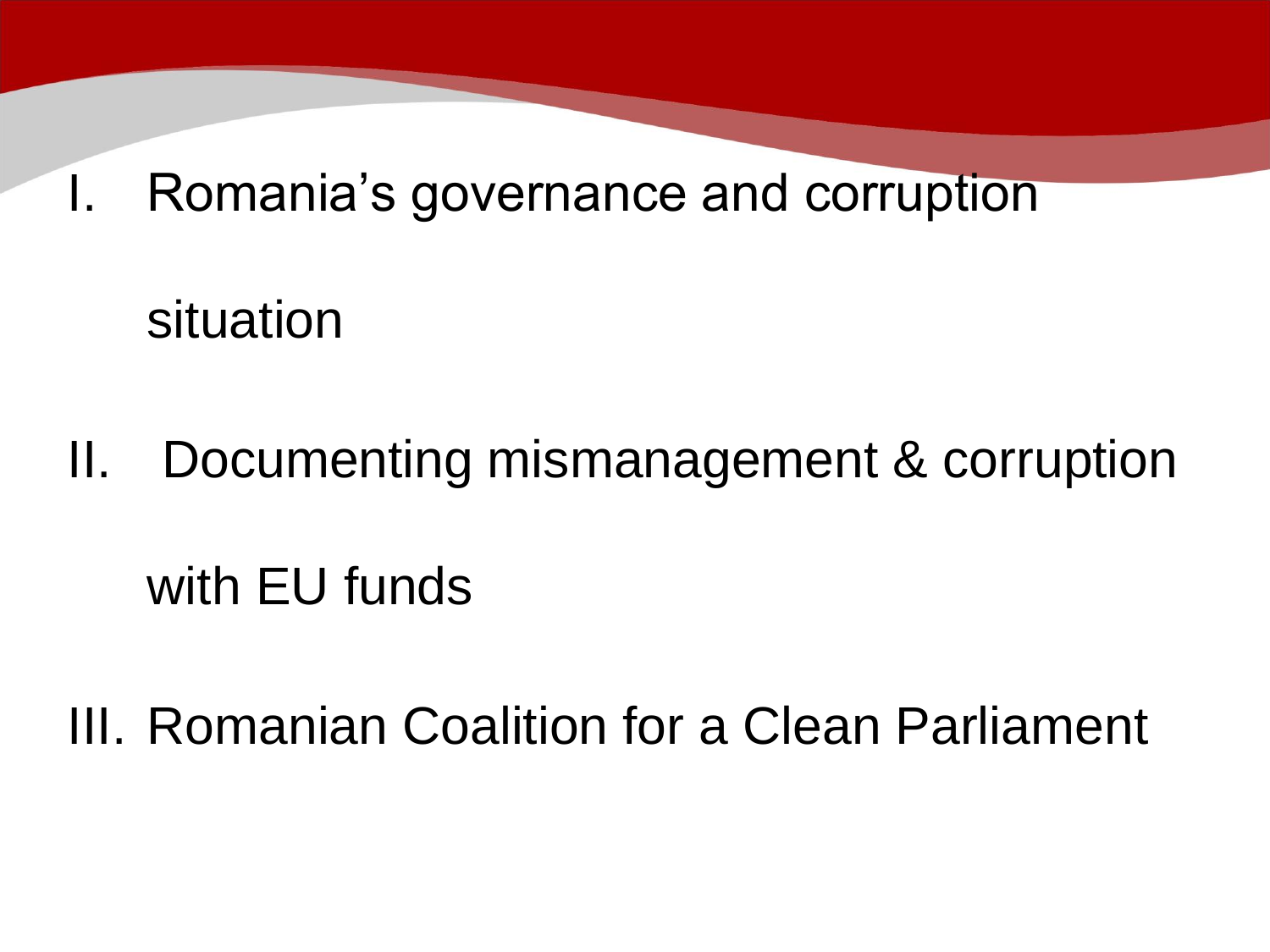### **I. Romania's governance and corruption situation**

#### **WGI in 2007 (percentile rank)**

|                          | Romania | <b>Bulgaria</b> |
|--------------------------|---------|-----------------|
| Government effectiveness | 45.6    | 53.8            |
| Rule of law              | 51      | 52              |
| Control of corruption    | 54      | 52.4            |

#### **WGI in 2012 (percentile rank)**

|                          | Romania | <b>Bulgaria</b> |
|--------------------------|---------|-----------------|
| Government effectiveness | 43.5    | 60              |
| Rule of law              | 56      | 51              |
| Control of corruption    | 50.7    | 52.1            |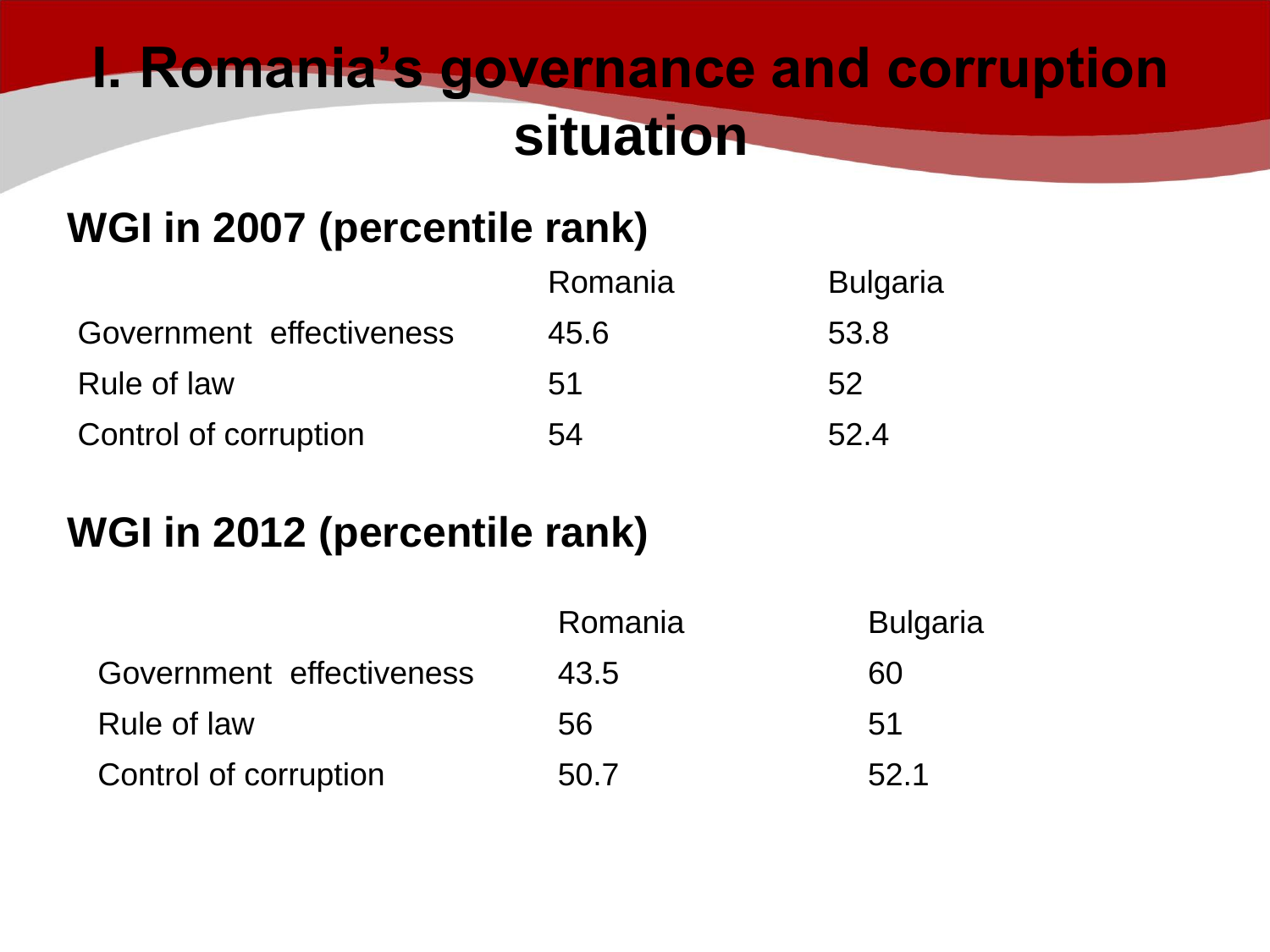### **Indirect indicators of particularism**

- 1. Why is Romania still considered to be one of the most corrupt among the new EU member states?
- 2. Why does it still have some of the lowest governance scores?
	- Persistence of a high perception of corruption despite changes in government
	- Real influence held by same individuals/groups regardless of the election outcome
	- High political migration
	- Widespread perception that some people are above the law
	- Relatively low number of convictions/jail time for people from status groups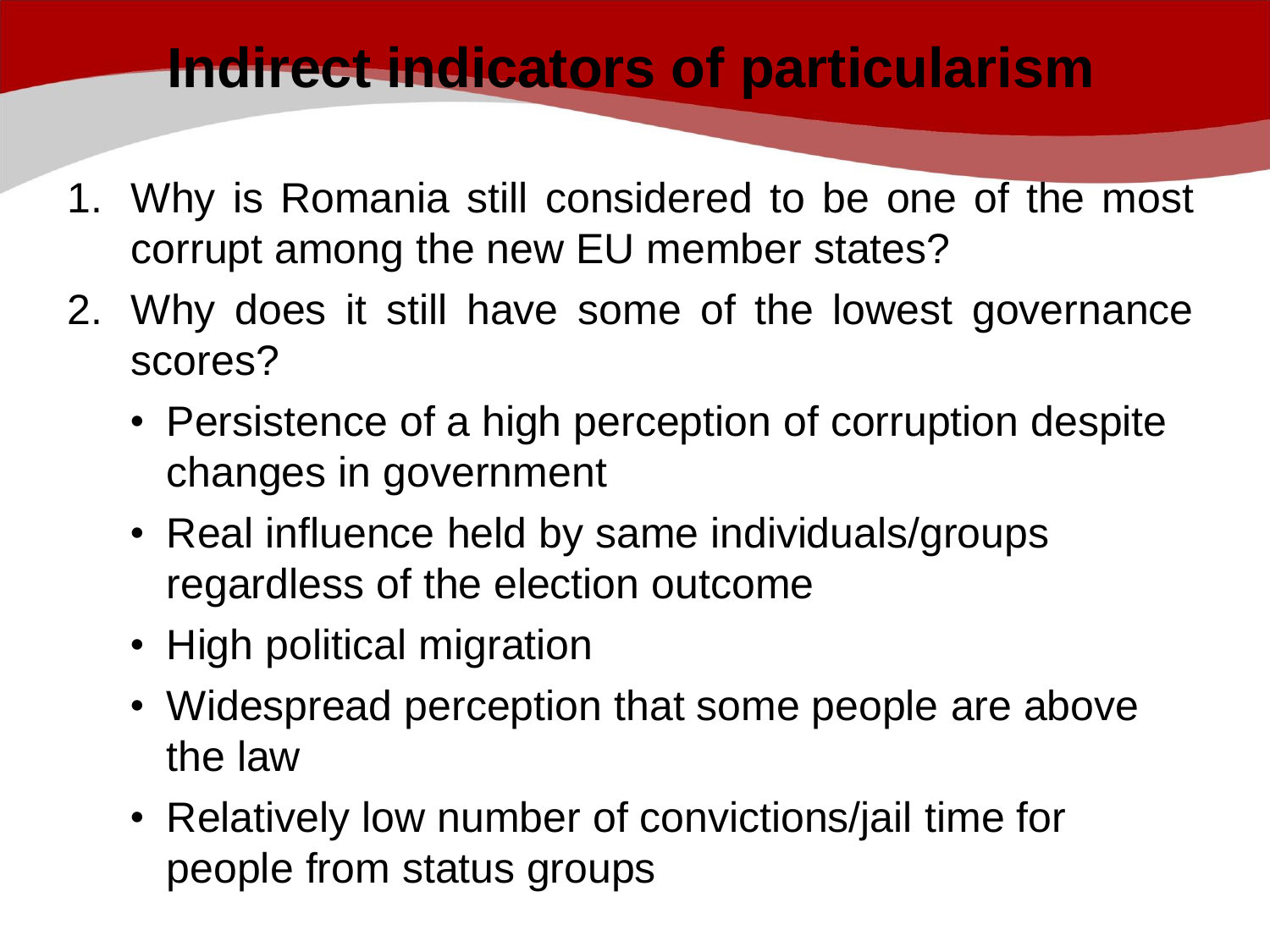### **II. Documenting mismanagement & corruption with EU funds**

•Creation of an original database using data from the DNA and the DLAF to be used for statistical analysis.

- Purposes:
	- **EXT** identify the most frequent defrauding tactics which were proved following criminal trials;
	- **See the frequency of these tactics vis-a-vis the EU** financial instruments
	- **See the typology of the actors involved in defrauding** activities
	- **Example 13 random** estimate the financial damage incurred via mismanagement on the one hand and frauds on the other hand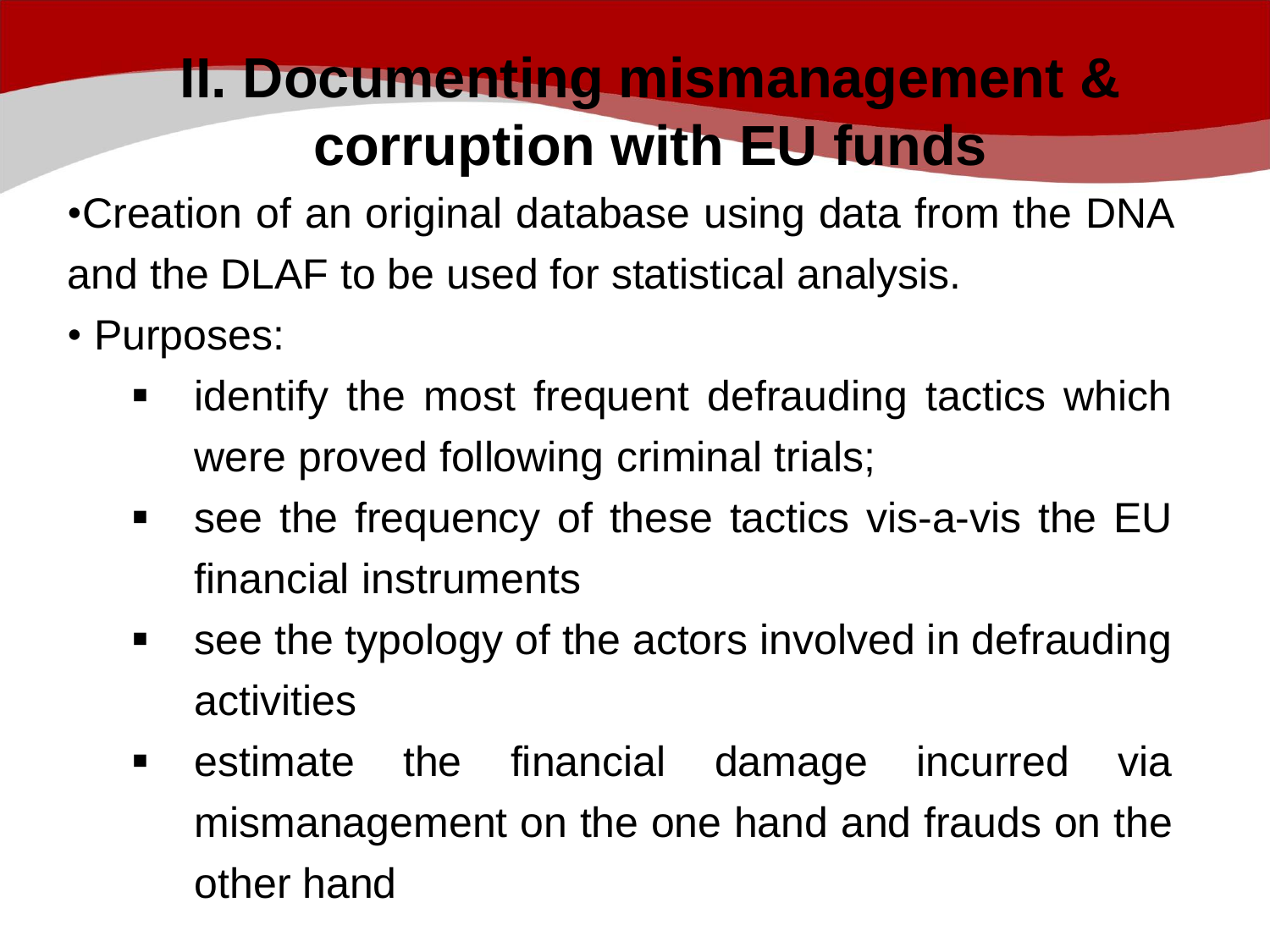### **Documenting corruption with EU funds**

#### Data sources:

- 1) final penal decisions given out by courts of law following DNA investigations (2010 – March 2013);
- 2) for each decision, the corresponding indictment;
- 3) press articles.

**Not an exhaustive list of defrauding tactics since it concentrated on what could be proven by the DNA prosecutors during the trials ending with definitive sentences**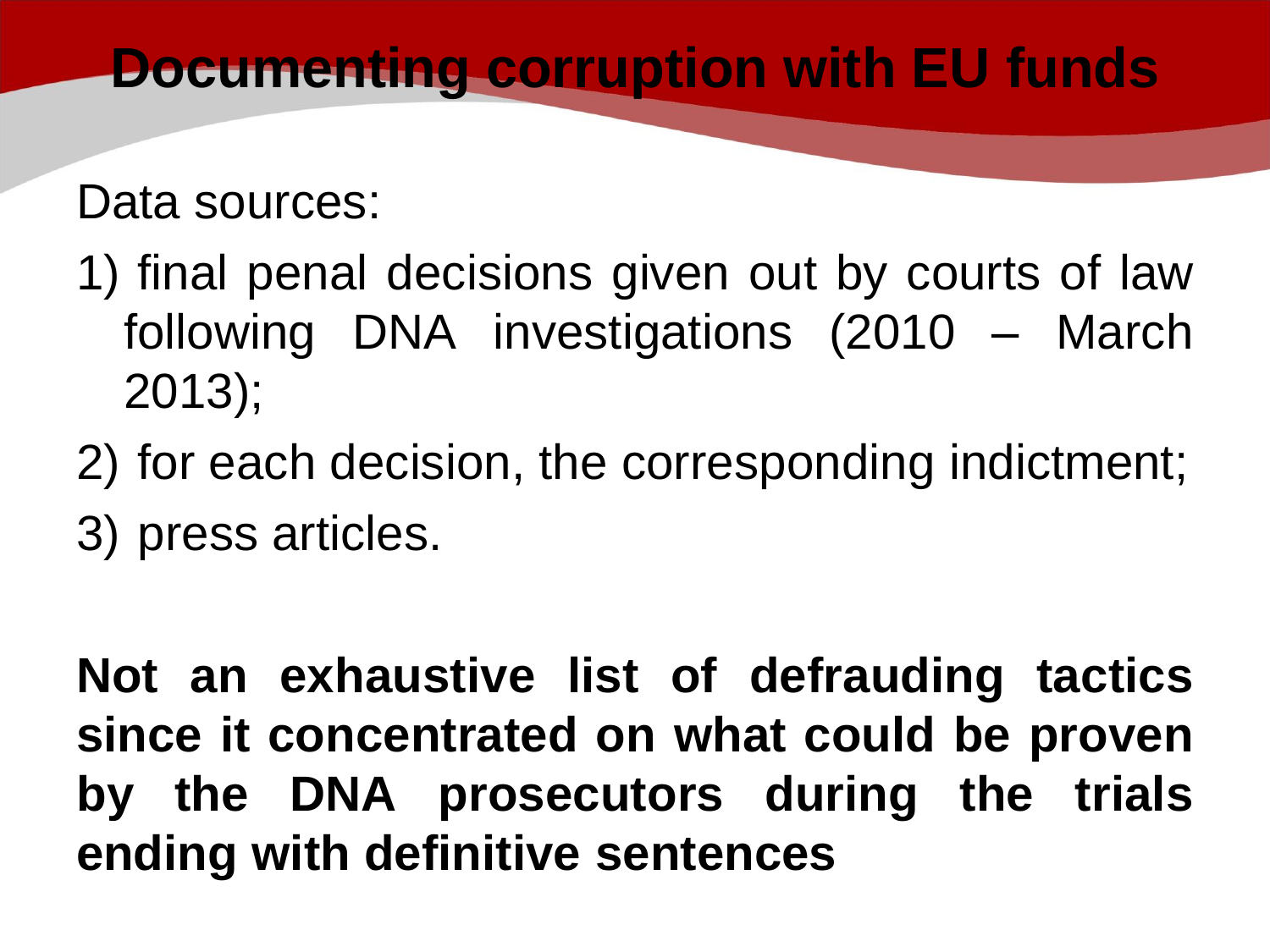#### **The frequency of defrauding tactics**

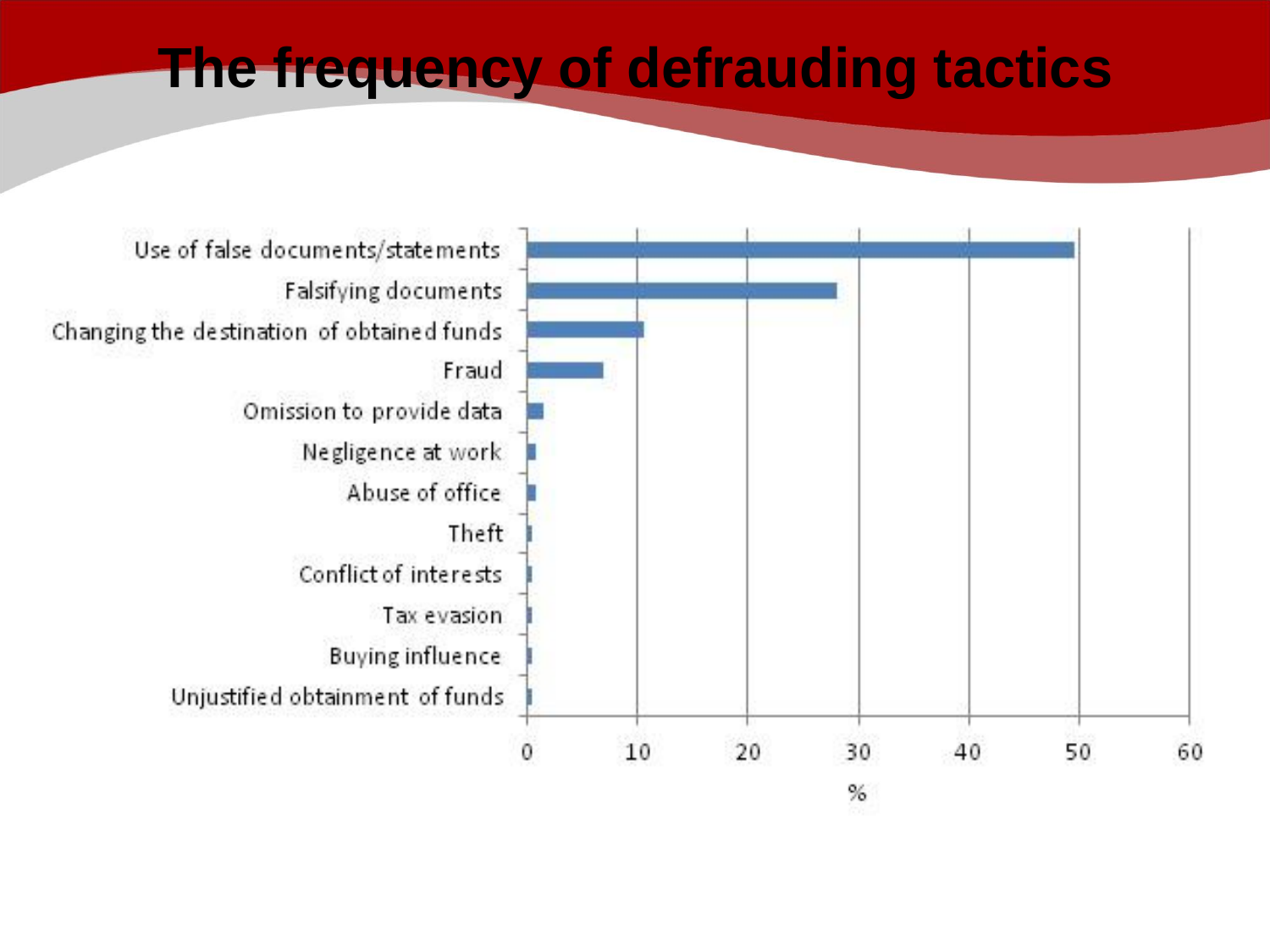#### **Types of entities involved in fraud**

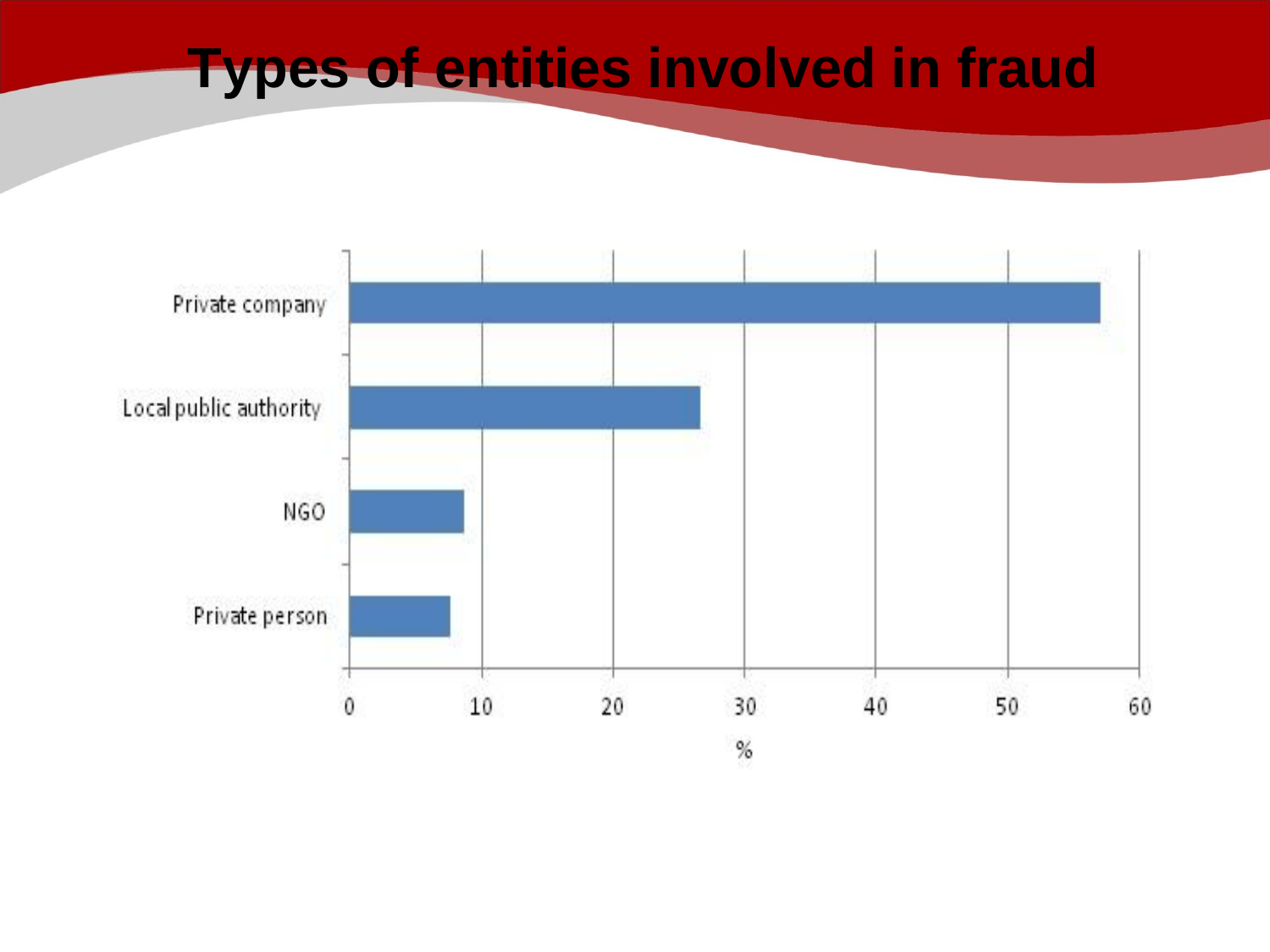#### **Most affected EU financial instrument**

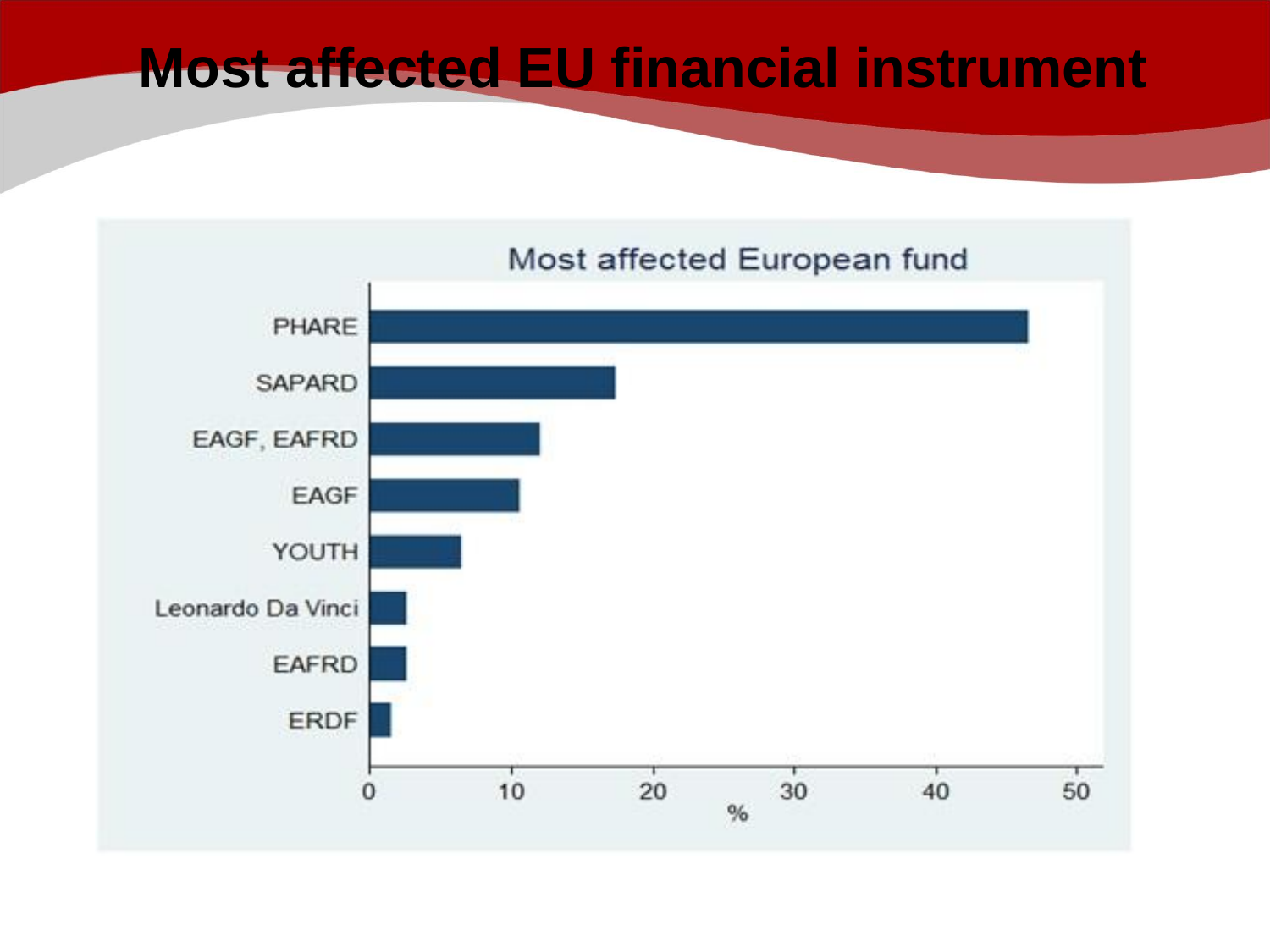### **Number of detected irregularities and the related financial amounts**

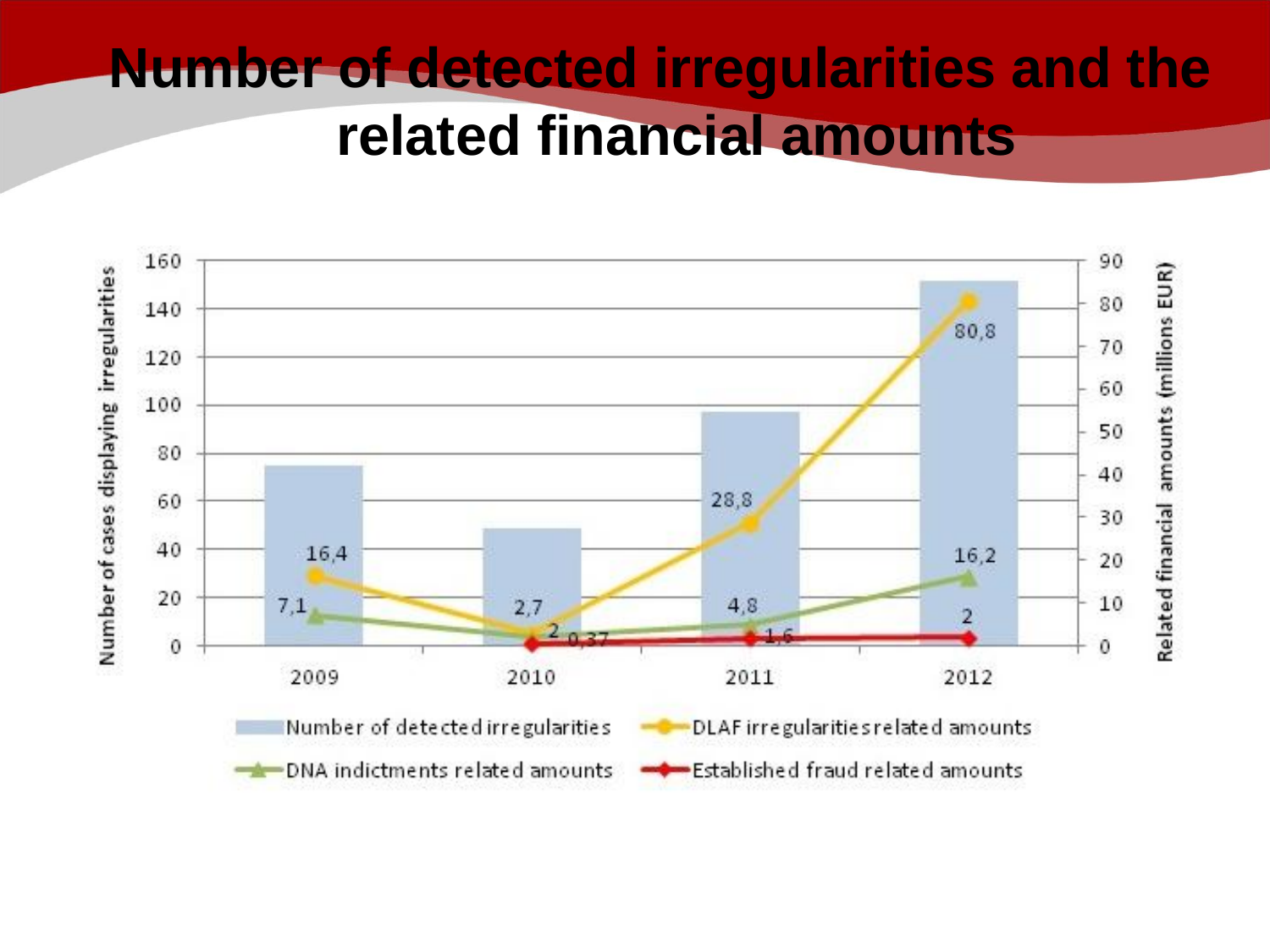## **III. The 2004 Romanian Coalition for a Clean Parliament (CCP)**

- 1. Building a broad civic coalition for integrity in politics
- 2. Defining political integrity and signing an agreement with the political parties
- 3. Watchdog activity: monitoring political integrity, creating "black lists" and sending them to the political party leadership
- 4. Putting pressure on parties to drop black listed candidates
- 5. Public shaming strategy: taking the final lists to the media and the voters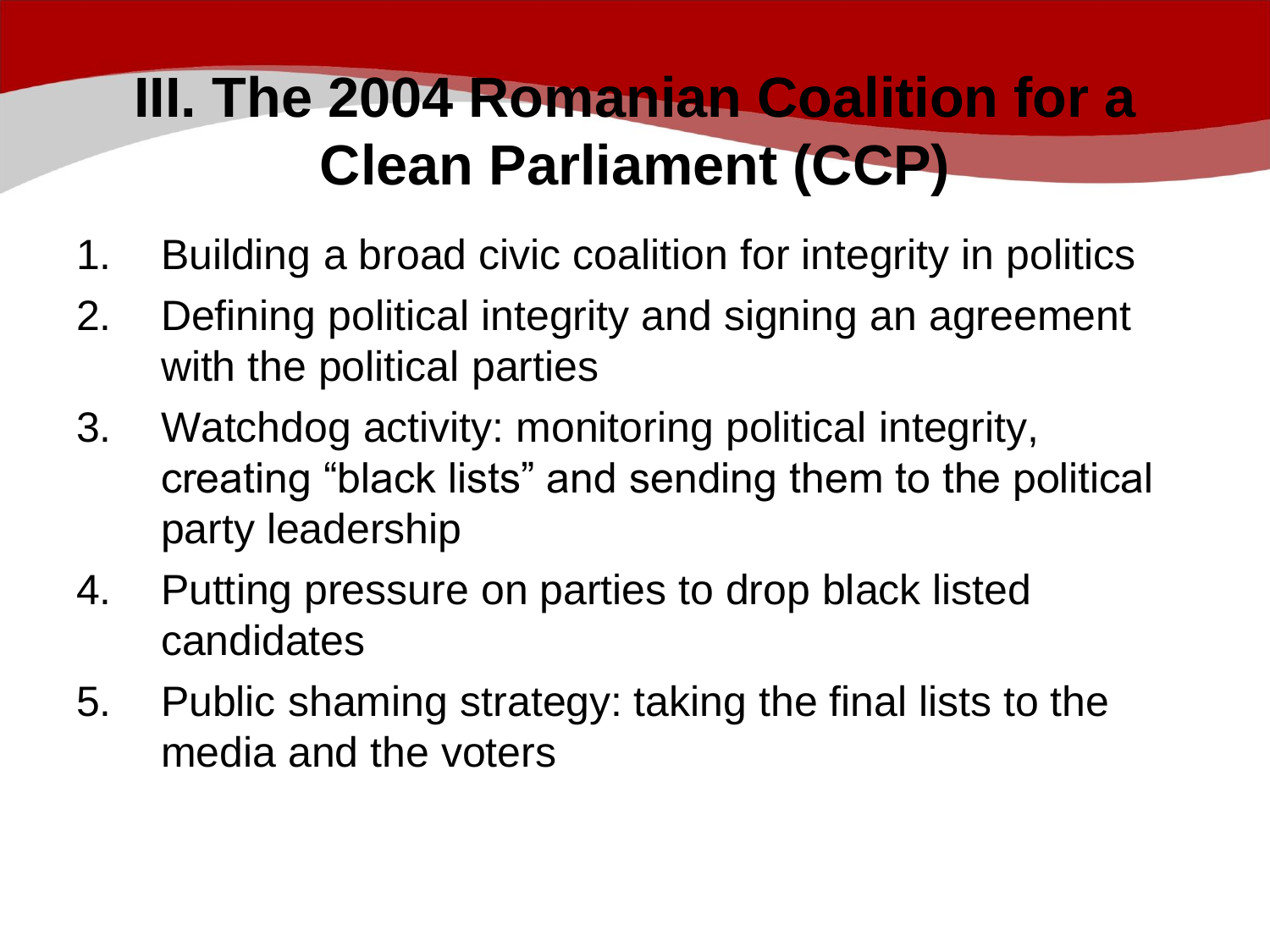### **CCP integrity criteria for mayors/MPs**

- Gains from conflicts of interest (e.g. signed contracts on behalf of the city hall with his/her own business firm or those belonging to his family)
- Owner of a private firm with tax arrears to the state budget
- Subject to prior investigations for corruption and mismanagement (published and verifiable evidence)
- Being unable to account for the discrepancy between officially stated assets and one's actual income
- Two or more shifts from one party to another to gain or keep office and other advantages
- Having been exposed as an agent of the *Securitate*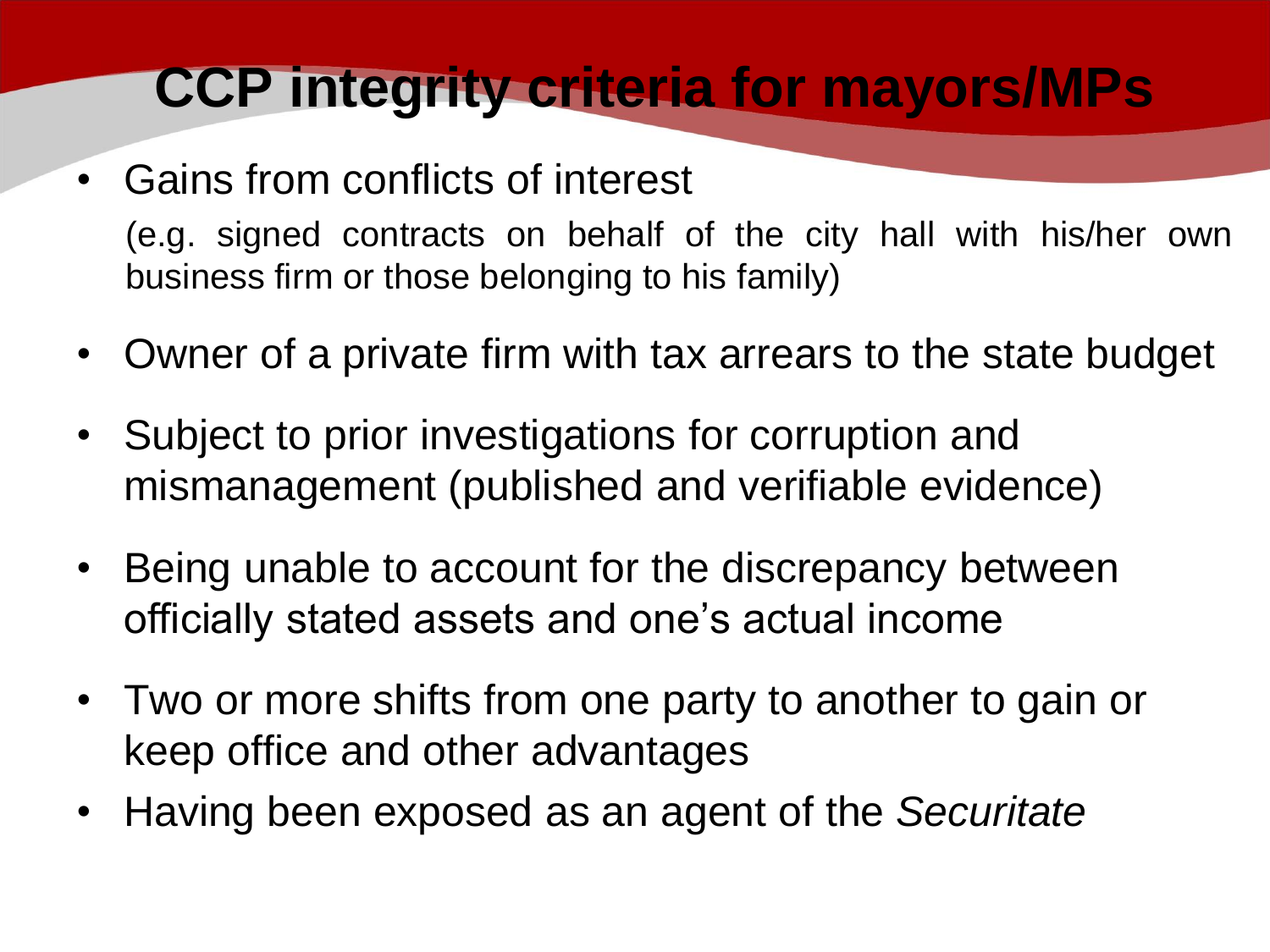### **CCP results**

- 200 candidates monitored; 98 black listed candidates were withdrawn from the party lists/ were not elected;104 black listed candidates managed to enter Parliament
- None of the black listed politicians got any appointments after the elections
- Parties created an internal screening mechanism for integrity
- CCP draws new anticorruption strategy of Romania, new assets disclosure form, new procurement legislation
- An automatic endorsement of the new campaign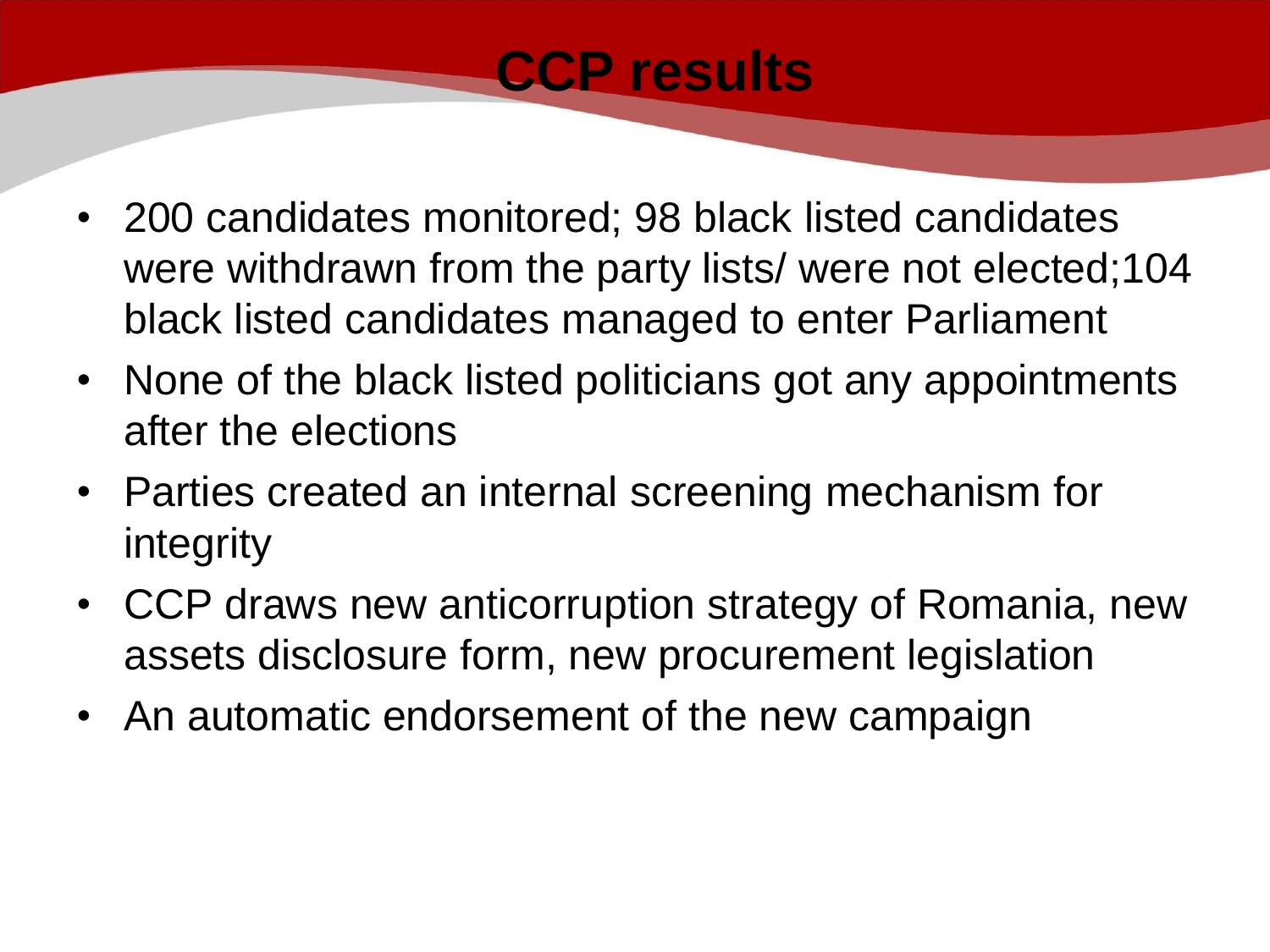### **CCP results**

- The CCP was cited in the World Bank's Anticorruption in Transition report as a good practice example
- **2005**: Coalition for a Clean Government (monitoring low and high-ranking government officials)
- $\rightarrow$  promoted a better format for the declaration of wealth and interests which was also transformed into an effective anti-corruption and transparency instrument
- $\rightarrow$  increased transparency in public procurement
- **2006**: Eastern European NGO network "A Coalition for Clean Parliaments in Eastern Europe"  $\rightarrow$  export the strategy in the Balkans and adapt it to local needs  $\rightarrow$ create new political integrity standards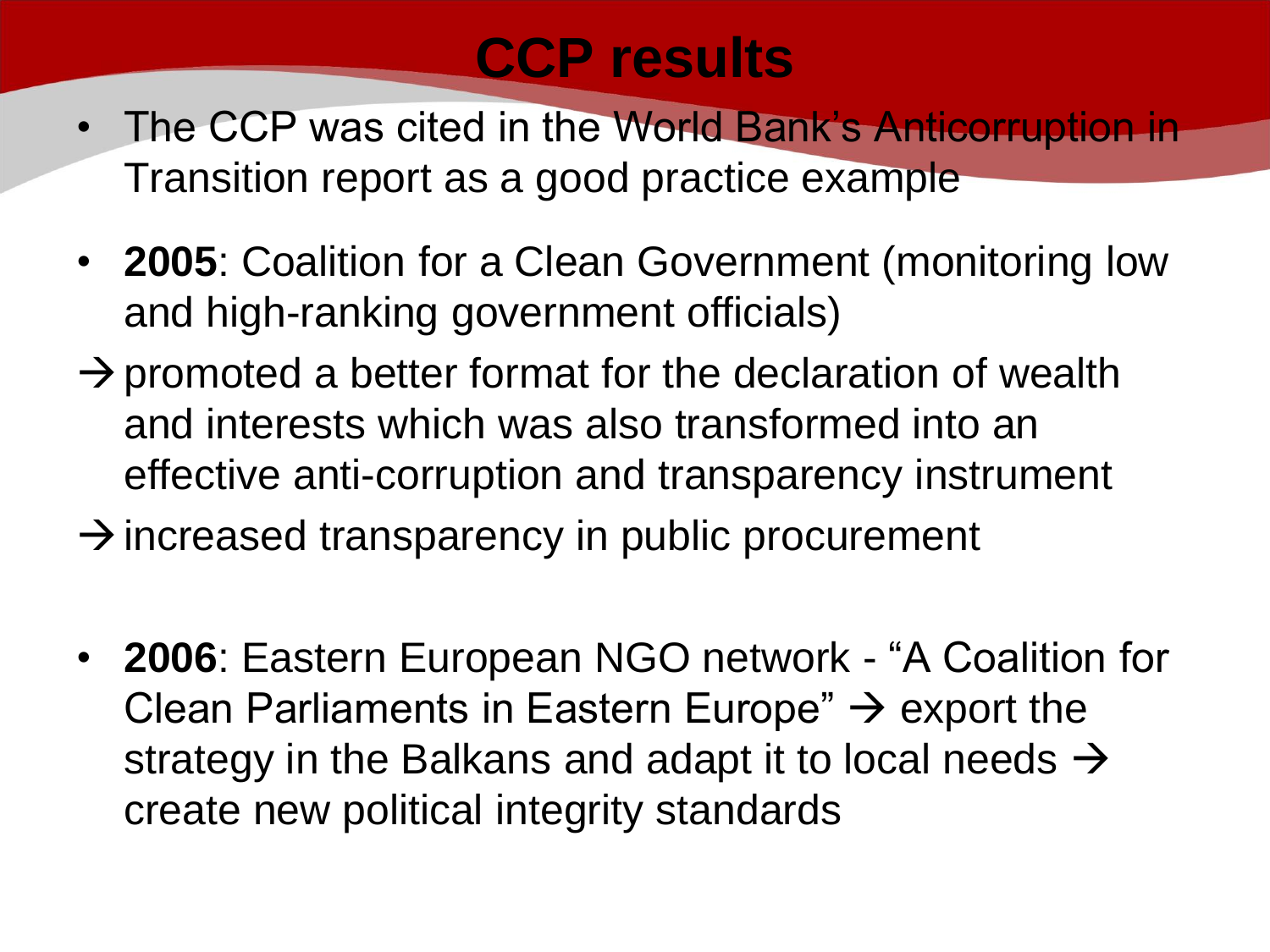

- **2007 & 2008**: EP and parliamentary elections  $\rightarrow$  a new criteria: **The legislative activity of the elected official in the 2004-2008 mandate (laws supporting the rule of law)**
- **2007:** monitoring was partially transferred to the National Integrity Agency (RAS co-wrote "how to" guides)
- **2009:** parliamentary elections in the Republic of Moldova; over 200 candidates monitored; booklet distributed nation-wide; not a single party complied with the Civic Initiative request to withdraw black listed candidates from the electoral race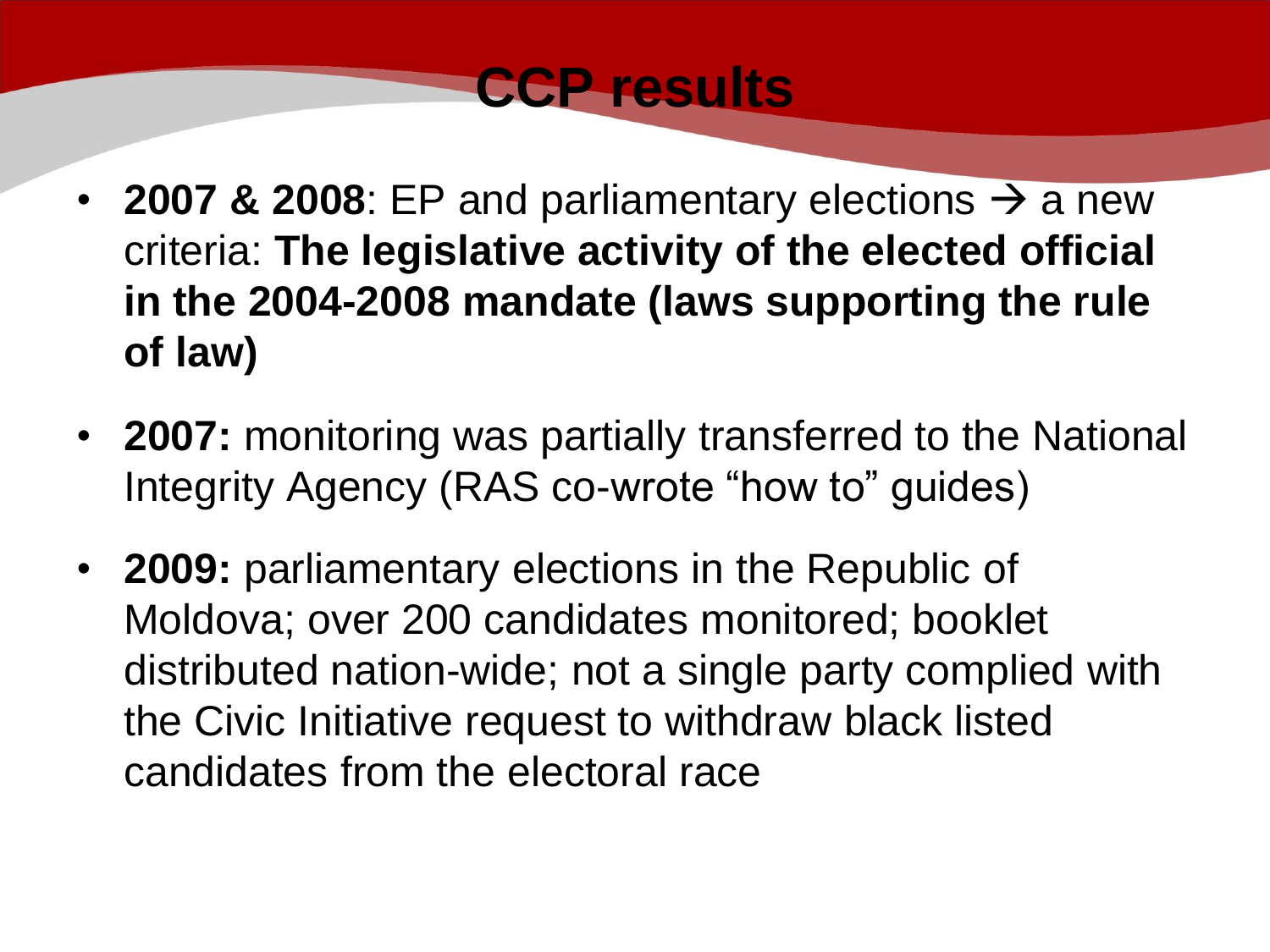### **CCP results**

- **2011**: Ukrainian CHESNO movement gathered over 150 entities; over 2300 candidates monitored; 900 candidates black-listed
- **2012**: Romanian parliamentary elections  $\rightarrow$  new criteria were introduced:
	- incompatibilities (accumulation of offices)
	- nepotism
	- having sponsored a political party
	- racist/discriminatory statements/attitude
- **Charter for Good Governance** signed between a broad civil society coalition and the governing coalition – today continuously disregarded
- **2014:** Coalition for a Clean Media